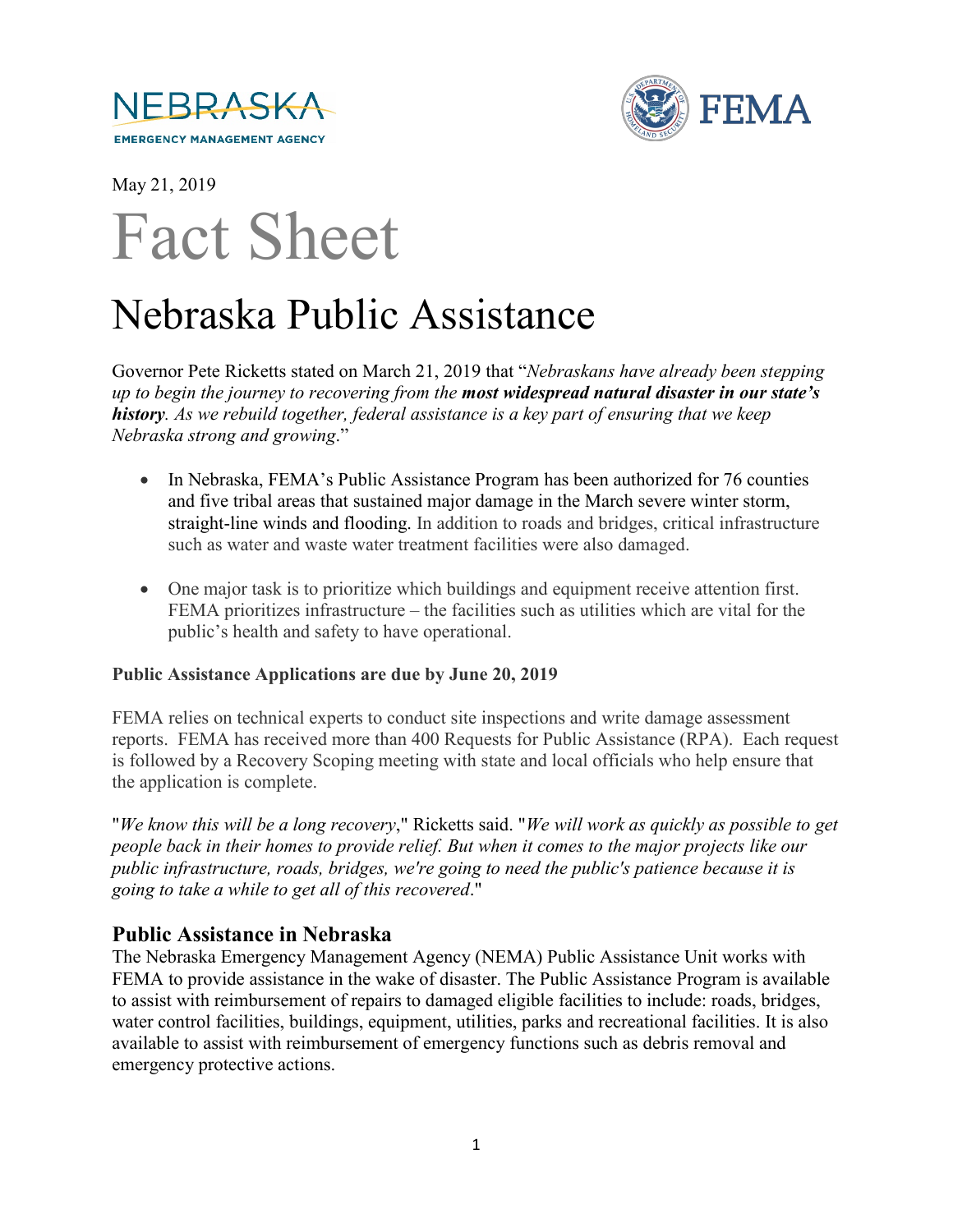This program is made available to eligible applicants in the designed damage area including**:** 

local governments, state government, certain non-profit organizations, schools, and Native American tribal governments

The federal cost share for this program will not be less than 75 percent of eligible expenses for emergency measures and permanent restoration.

For comprehensive information on the Public Assistance Program, go online to the NEMA Website **[nema.nebraska.gov/recovery/public-assistance](https://nema.nebraska.gov/recovery/public-assistance)**; where you find links to information and forms that describe the "who, what, where, when, why and how" for municipalities, governmental entities and certain nonprofit organizations that are eligible to participate in this program. Included are:

- **Public Assistance Program Forms/Information;**
- **FEMA Grants Portal Information** If you have not received an email for the Grants Portal, please call (402) 429-3389. The deadline to apply is June 20, 2019.
- **Important Documents/Handbooks/Policy;**
- **Useful Links; and**
- **Procurement/Contracting Information.**

# **PROCESS AND ROLES**

The foundation of Public Assistance is a partnership between the FEMA, state and tribal emergency managers, and the applicants requiring disaster recovery assistance. These parties will work together to complete the processes necessary to apply for and receive Public Assistance, as outlined below:

### **Phase I – Operational Planning**

Objective: Identify applicants' disaster impacts and recovery priorities. The following general activities will occur after *Applicant Briefings* and approvals of applicants' *Request for Public Assistance*.

- FEMA will assign a *Program Delivery Manager (PDMG)*–a primary point-ofcontact assigned to each applicant—who will provide assistance to the applicant throughout the PA grant development process.
- The PDMG will conduct an *Exploratory Call* with assigned applicant representatives to obtain general information about the applicant and its disaster impacts, and to explain next steps.
	- o Applicant representatives should be prepared to discuss impacts and provide the names of counterparts who may be involved in PA grant development.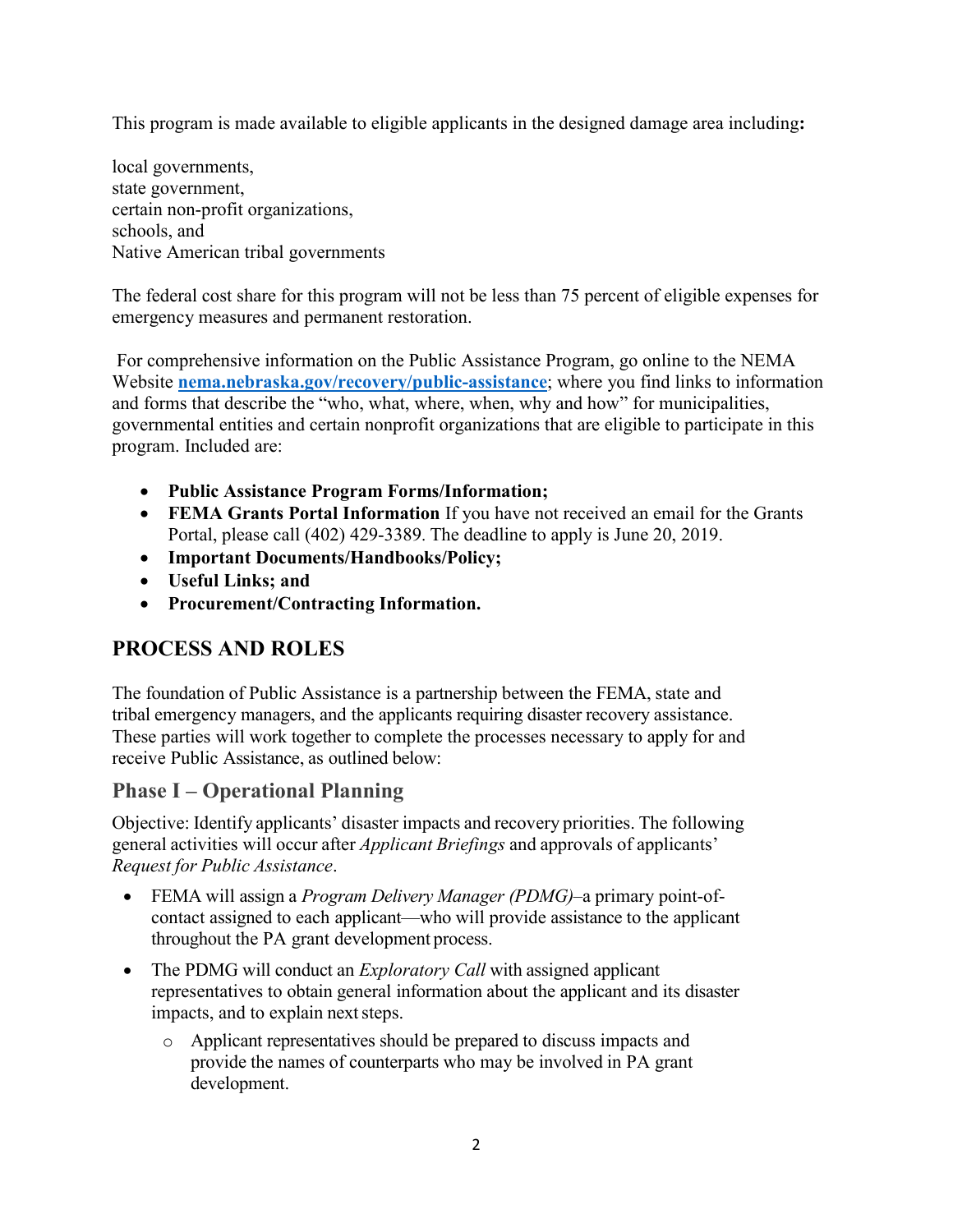- The applicant and PDMG will conduct a Recovery Scoping Meeting.
	- o Additional applicant and FEMA representatives are expected to participate in order to have an in-depth discussion regarding the applicant's disasterdamage.
	- o The Recovery Scoping Meeting starts the 60-day regulatory timeframe for the applicant to identify incident-related damage.
	- o The applicant and the PDMG should agree to weekly, one-on-one status meetings.

# **Phase II – Damage Intake and Eligibility Analysis**

Objective: Capture and document all of the incident-related damages.

- Work that is already completed: PDMG works with the applicant to gather documentation and to ensure information is uploaded into the PA Grants Manager/Grants Portal.
	- o The PDMG will forward projects to the *Consolidated Resource Center* for compliance, document, and quality assurance reviews.
	- o The PDMG will coordinate with the applicant to resolve issues, gather additional information, and obtain project concurrence and signature.
	- Work that is still to be completed: The PDMG will work with the applicant to schedule a site inspection.
		- o A site inspection is an in-depth, in-person assessment of facility damage conducted by the applicant (or representative) and PA Site Inspector.
		- o The PA Site Inspector captures dimensions and quantities shown by the applicant.
		- o Applicants approve damage descriptions before further PA projectdevelopment.
		- o The PDMG will send projects to the CRC for further development.

### **Phase III – Scoping and Costing**

Objective: Further develop PA grant projects for final processing.

- Projects are processed and reviewed by CRC specialists, in coordination with the PDMG.
	- o The PDMG will coordinate with the applicant to resolve issues, gather additional information, and obtain project concurrence and signature.
	- o Projects go through quality assurance and compliance reviews.

### **Phase IV – Obligation**

Objective: Obligate projects.

- Quality assurance teams ensure the project signed by the applicant matches data in EMMIE, which is the official system of record for obligation.
	- o The PDMG, PA field leadership, and recipient review the project
	- o The applicant reviews and signs the final project.
	- o FEMA awards the project.